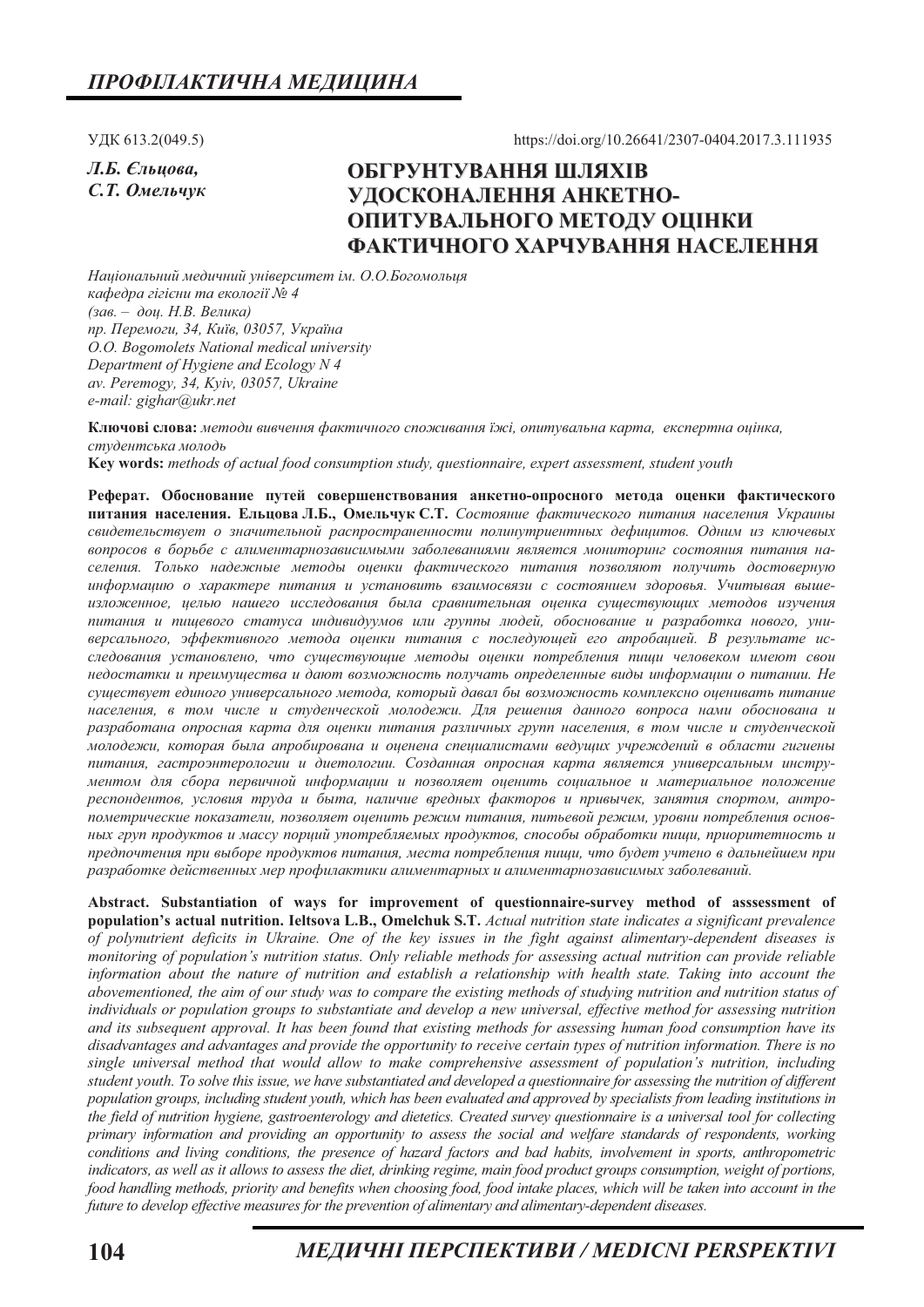На тлі несприятливих демографічних змін відбувається подальше погіршення стану здоров'я населення з істотним підвищенням рівнів захворюваності й поширеності хвороб в усіх вікових групах, зокрема хронічних неінфекпійних захворювань, включаючи хвороби системи кровообігу, злоякісні новоутворення, хронічні обструктивні хвороби легень, цукровий діабет та інші хвороби. Викликає занепокоєння тенденція до погіршення стану здоров'я молоді, збільшення частоти соціально небезпечних хвороб, у тому числі туберкульозу, ВІЛ/СНІДу, розладів психіки тощо [3].

Загальновідомо, що профілактика неінфекційних захворювань у 2,7 разу менш затратна, ніж лікування хворих. При цьому здоровий спосіб життя населення в 5 разів ефективніший, ніж лікувально - діагностична діяльність галузі охорони здоров'я, пов'язана зі збереженням та зміцненням здоров'я населення [3].

Всесвітня організація охорони здоров'я в Основах європейської політики і стратегії XXI століття "Здоров'я 2020" чітко визначила, що провідним фактором, який підриває здоров'я населення та призводить до розвитку хронічних неінфекційних захворювань, є харчування. Експерти ВООЗ визначають, що населення знаходиться під дією подвійного тягаря порушень харчування: надлишкова маса тіла й ожиріння та проблема дефіциту мікроелементів, які зумовлюють розвиток так званих "хвороб цивілізації" [3, 4].

Стратегія "збереження здоров'я для здорових" передбачає спрямування зусиль перш за все на дітей та підлітків, з одного боку, як потенціалу майбутнього здоров'я нації - "здоров'я наступних поколінь", а з другого боку, у цьому віці ще можна істотно вплинути на формування здорового способу життя. Недооцінка цієї проблеми в недалекому майбутньому безумовно позначиться на популяційному рівні і зашкодить як окремій людині, так і суспільству в цілому, що може істотно впливати на реалізацію трудового потенціалу країни [2, 3, 4].

Фактичне харчування населення України знаходиться в тісному зв'язку із соціально-економічним становищем. Високий рівень бідності населення та встановлений низький прожитковий мінімум у країні не забезпечують можливість раціонального харчування. Стан фактичного харчування населення України свідчить про значну розповсюдженість полінутрієнтних де- $\phi$ іцитів [1, 2, 5, 6, 7, 9].

Темп життя, заданий XXI століттям - століттям інформації, знань та великих відкриттів ставить людей у жорсткі рамки, які лишають обмаль часу для дотримання режиму харчування відповідно до потреб організму [8]. Погіршення здоров'я населення протягом останнього десятиріччя сприяло формуванню негативних тенденцій у показниках здоров'я студентської молоді [2].

Розширення кордонів дослідження забезпеченості населення есенціальними нутрієнтами має як теоретичне, так і велике практичне значення, оскільки дозволяє встановити фактичний стан забезпеченості населення нутрієнтами та відкриває перспективи розробки заходів щодо їх профілактики. Важливим є вивчення особливостей здоров'я студентів, факторів, що формують його на етапі професійної підготовки майбутніх лікарів [2]. Виокремлення пріоритетних напрямків попередження порушень здоров'я студентів у період навчання в системі вищої професійної освіти має розглядатися як завдання державного масштабу [2].

Студенти - медики, як особлива категорія студентства, що безпосередньо пов'язані з людським здоров'ям, мали б ставитися до цієї проблеми більш поглиблено, застерігаючи від неї себе, а також запобігаючи її поширенню серед однолітків, тим самим сприяти популяризації здорового харчування серед дієздатного населення взагалі [4].

Лля оптимізації налхолження тих чи інших нутрієнтів необхідно володіти інформацією про причини їх надмірного чи недостатнього вживання. Для цього необхідно:

- вивчати та оцінювати фактичне харчування різних груп населення працездатного віку;

- розробляти заходи, цільові програми з профілактики зниження рівня аліментарних та аліментарнозалежних захворювань, макро- та мікронутрієнтних дефіцитів та попередження хімічного забруднення продуктів харчування [7].

Одним з ключових питань у боротьбі з аліментарнозалежними захворюваннями є моніторинг за станом харчування населення. Лише надійні методи оцінювання фактичного харчування дають змогу отримати достовірну інформацію про характер харчування та встановити взаємозв'язки зі станом здоров'я [1, 5, 6]. У зв'язку з цим для можливості отримання найбільш повної інформації щодо особливостей харчування, способу життя, шкідливих звичок та харчового статусу студентської молоді існує необхідність створити проект анкети "Опитувальна карта".

### МАТЕРІАЛИ ТА МЕТОДИ ДОСЛІДЖЕНЬ

Метою дослідження була порівняльна оцінка існуючих методів вивчення харчування та харчового статусу індивідуума або групи людей.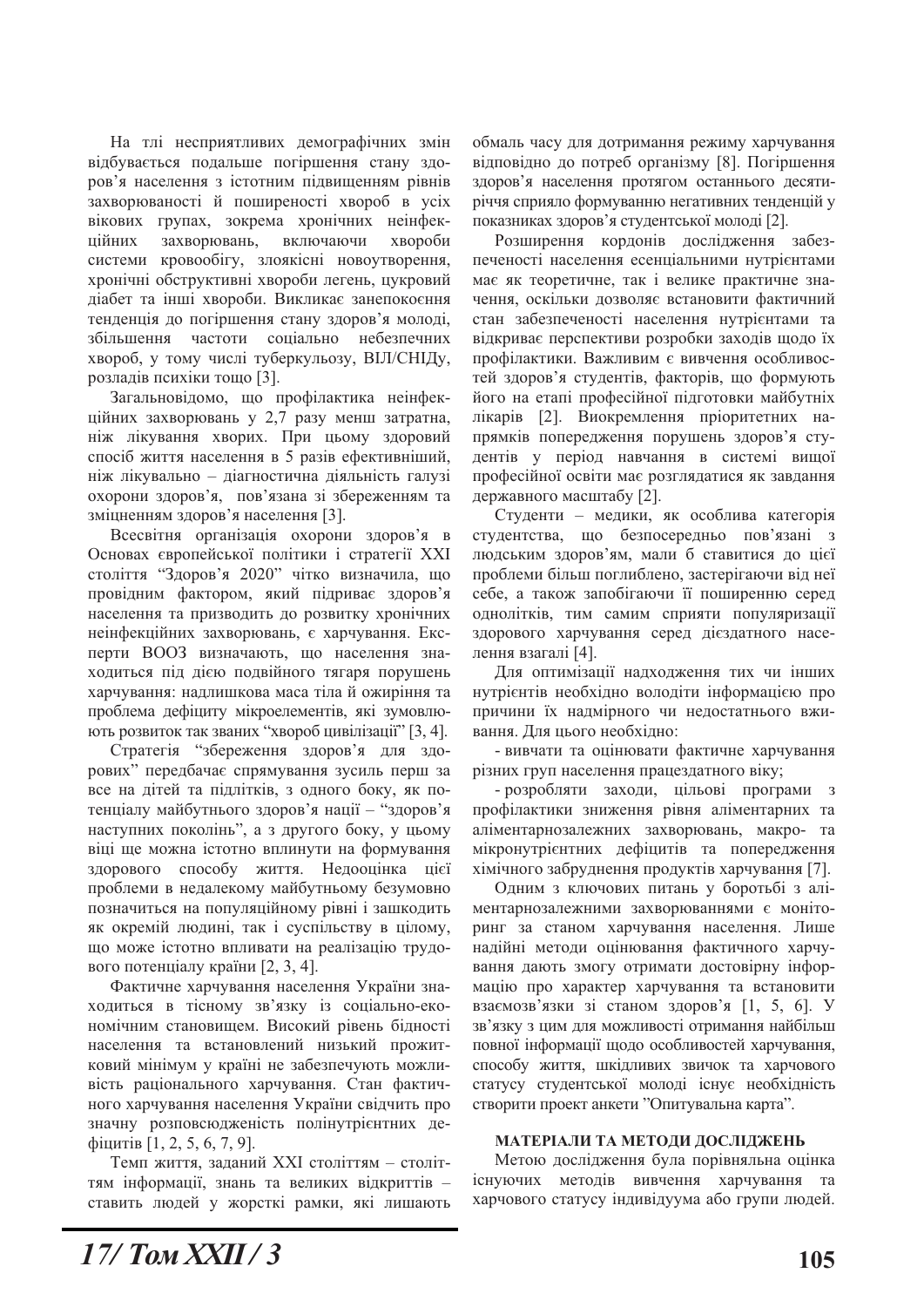Обґрунтування та розробка опитувальної карти для комплексної оцінки харчування студентської молоді з подальшою апробацією цієї анкети.

Відповідно до мети були поставлені такі завдання:

1. Проаналізувати існуючі методи вивчення фактичного споживання їжі та характеру харчування.

2. Оцінити переваги та недоліки існуючих метолів

3. Обгрунтувати, розробити, провести експертну оцінку та апробувати універсальну опитувальну карту для оцінки фактичного харчування різних груп населення, в тому числі і студентської молоді.

Методи: аналітичний, анкетно-опитувальний, статистичний (визначення відмінностей за критерієм Стьюдента; визначенння відмінностей за критерієм Вілкоксона; однофакторний аналіз; кореляційний аналіз ступеня зв'язку (статистичного) між парою кількісних змінних (показник рангової кореляції Спірмена); методи побудови та аналізу логістичних моделей регресії).

### РЕЗУЛЬТАТИ ТА ОБГОВОРЕННЯ

На першому етапі нашого дослідження були оцінені існуючі методи оцінки харчування індивідуума або групи людей.

Головною ланкою епідеміологічних  $\pi$ oсліджень харчування є методи вивчення фактичного споживання їжі та характеру харчування, тобто кількісна та якісна оцінка факторів харчування, що впливають на організм людини. 3 точки зору епідеміології харчування, фактичне споживання їжі - це діючий фактор, а характеристика захворювання - це результат дії. Для отримання достовірної інформації про характер харчування необхідно використовувати надійні метоли вивчення фактичного споживання їжі та низки факторів, що прямо чи опосередковано впливають на стан харчування.

Методи, які використовуються для збору інформації щодо адекватності харчування, різняться за часовим проміжком (від 24-годинного моніторингу до тижневого), а також за типом та рівнем інформації, ступенем деталізації даних, яку вони дозволяють отримати [1, 5, 6].

Усі методи поділяють на ті, що реєструють безпосереднє споживання їжі (метод оперативної реєстрації), та ті, що відтворюють (метод ретроспективної реєстрації) [1, 5, 6]. Кожен з методів ставить за мету збір первинної інформації про характер харчування за визначений період часу. Кожен з методів має свої переваги та недоліки використання й обмеження в застосуванні, а

також враховує тип інформації, яку можна отримати для виконання завдань дослідження.

При виборі методу вивчення фактичного споживання їжі першочерговим є той тип інформації, яку необхідно отримати. Розрізняють чотири типи інформації, а саме:

1. Середнє споживання харчових речовин і енергії для груп осіб, які відрізняються за статтю, віком, місцем проживання та іншими ознаками

2. Середнє споживання і його розподіл у групі (наприклад, для виявлення частини населення, що має ризик спожити недостатню кількість кальцію).

3. Визначення величини споживання їжі групою людей. Така інформація може бути використана для кореляційного й регресивного аналізу.

4. Абсолютні величини споживання їжі, харчових речовин і енергії окремою людиною. Цей тип інформації є джерелом даних про індивідуальний характер харчування. Така інформація є найціннішою для встановлення взаємозв'язку між харчуванням та здоров'ям під час епідеміологічних досліджень. Інформацію такого типу отримувати найважче.

Методи безпосередньої (оперативної) реєстрації спожитої їжі розподіляють на метод зважування їжі, що буде спожита, та метод реєстрації з оцінкою досліджуваним кількості спожитої їжі [1, 5, 6].

Метод зважування їжі - надійний, точний, достовірний, використовується як стандарт для калібровки інших методів і для інших дослідницьких цілей. Включає в себе 1-4 типи інформації при багатоденній реєстрації. Але є працемістким та обтяжливим для обстежуваного. Може впливати на звичне харчування індивіда, не може застосовуватись при широкомасштабних епілеміологічних лослілженнях.

Метод реєстрації з оцінюванням обстежуваним кількості спожитої їжі - простий, не змінює звичне харчування індивіда, дешевий, може застосовуватись при широкомасштабних дослідженнях харчування населення. Включає в себе 1 і 2, частково 3 типи інформації. Але наявні труднощі та неточності в оцінці кількості їжі, що споживається досліджуваним. Не може застосовуватися серед дітей, людей похилого віку та у групах людей, що необізнані відносно оцінки власного харчування.

Методи ретроспективної реєстрації (методи відтворення) включають у себе: метод харчового анамнезу (історія харчування), аналізу частоти споживання їжі, метод 24-годинного відтворення харчування [1, 5, 6].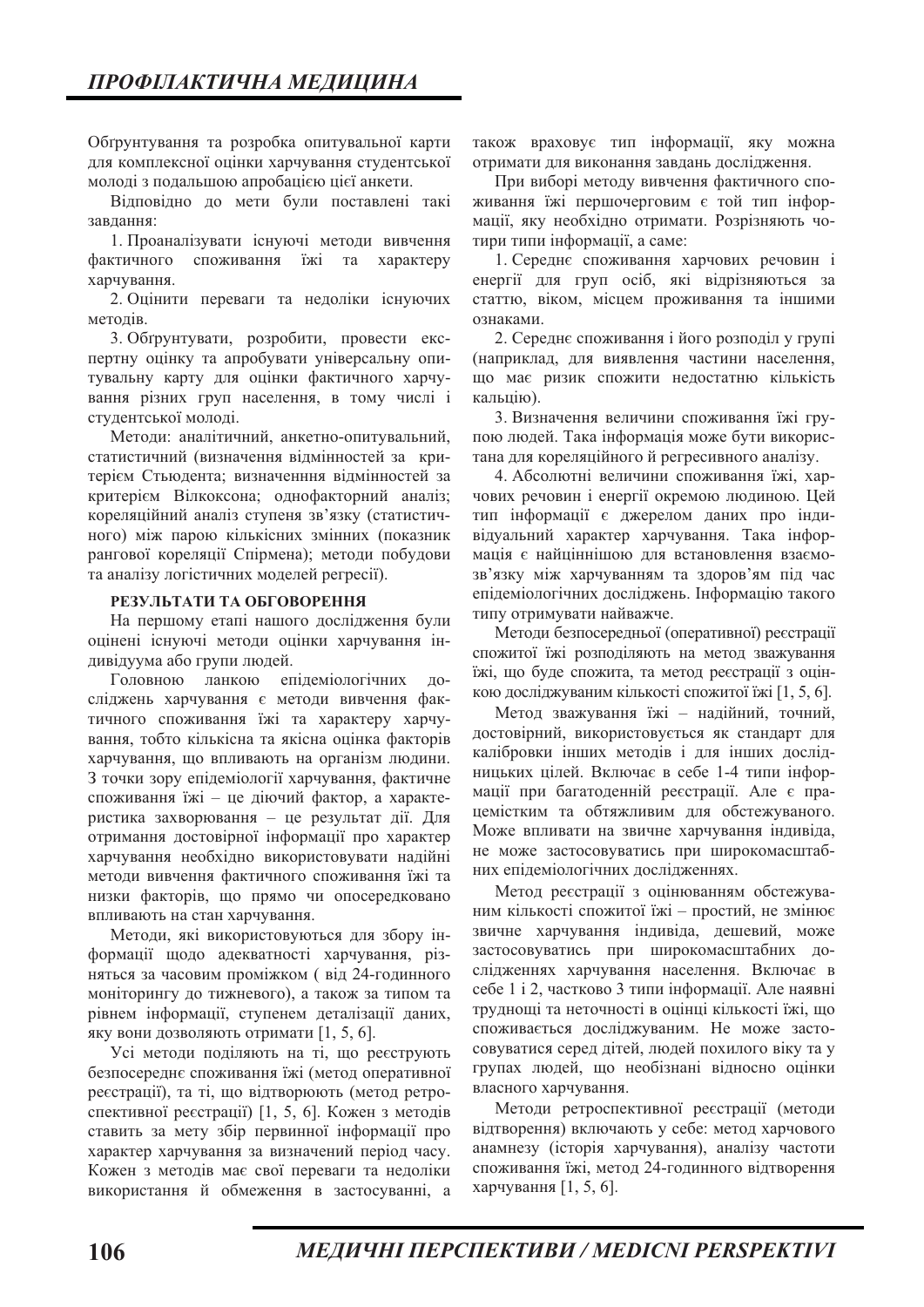Метод харчового анамнезу (історія харчування) - дає інформацію про харчування за тривалий проміжок часу (зазвичай від 1 місяця до 6 місяців, але не більше 1 року). Цей метод використовують для дослідження взаємозв'язків харчування і захворюваності, він не потребує спеціальної підготовки респондента. Можуть бути розроблені варіанти для оцінки загального споживання окремих компонентів їжі. Включає в себе 2 і 3 типи інформації. Головними недоліками цього методу є те, що проводитись може лише досвідченим спеціалістом, важко визначити період, за який отримана інформація, вимагає зацікавленості досліджуваного, високий ступінь суб'єктивності, оскільки інформація збирається зі слів досліджуваного. За результатами середні величини споживання вищі, ніж при використанні інших методів. Не використовується при нерегулярному, дієтичному харчуванні досліджуваних.

Метод аналізу частоти споживання їжі призначений для отримання напівкількісних даних про звичайне харчування за тривалий період часу. Здійснюється інтерв'юером або самим досліджуваним, при цьому не змінюється звичне харчування досліджуваного. Дозволяє класифікувати досліджуваних за рівнем споживання їжі, окремих харчових речовин. Метод швидкий, простий, недорогий, не обтяжуючий для досліджуваного. Дозволяє провести оцінювання взаємозв'язку між споживанням їжі та харчових речовин і захворюваністю. Включає 3 тип інформації. Заснований на пам'яті та суб'єктивній оцінці досліджуваного. При великому переліку продуктів може бути обтяжливим для досліджуваного. Точність нижча, ніж у інших методів. Достовірну інформацію можна отримати лише про обмежену кількість харчових продуктів, які є в опитувальнику. Застосовують для спеціальних цілей і для певних груп населення. Величина вживання переоцінюється по вілношенню до інших метолів.

Метол 24-голинного вілтворення харчування не обтяжливий для досліджуваного. Простий  $\,$ та швидкий у виконанні (30 хвилин на одне інтерв'ювання). Точно визначається період часу, за який збирається інформація. Дає кількісну оцінку споживання їжі та нутрієнтів. Не змінює звичне харчування досліджуваного. Застосовують для вивчення харчування великих груп населення. При багаторазових інтерв'ю дозволяє виявити звичайне споживання їжі, а також вживання нетрадиційних, екзотичних продуктів чи страв. Одноденні інтерв'ю про споживання їжі з певними інтервалами впродовж року дозволяють оцінити характер звичного споживання окремої людини. Включає в себе 1 тип інформації при однократному інтерв'ю та 1-3 при багаторазових інтерв'ю. Заснований на пам'яті респондента. Не використовується в дітей та людей похилого віку. Труднощі в оцінці розміру порції. Середні величини споживання недооцінюються. Для отримання даних про звичне харчування групи чи індивідуума необхідно багаторазове інтерв'ювання. Вимагається ретельна підготовка інтерв'ю ерів та висока відповідальність респондентів.

Таким чином, існуючі методи оцінювання споживання їжі людиною мають свої недоліки та переваги і дають можливість отримувати певні види інформації про харчування. Не існує єдиного універсального методу, який давав би можливість оцінювати комплексно харчування населення, в тому числі і студентської молоді.

Для обгрунтування рекомендацій щодо раціоналізації харчування працездатного населення, в тому числі і студентської молоді, є необхідність впровадження широких системних досліджень з вивчення адекватності харчування та стану фактичного харчування працездатного населення, а також з вивчення факторів, що впливають на стан харчування, шкідливих звичок населення, соціальних та матеріальних чинників, умов праці та побуту, антропометричних даних тошо.

Найбільш застосовуваним для цього завдання є анкетно-опитувальний метод. У світі не існує універсальних анкет (опитувальних карт), які б давали можливість збирати первинну інформацію відповідно до конкретно поставленої мети та опінювати її.

Отже є необхідність отримати інформацію такого ж рівня за допомогою експрес-методики.

Саме тому нами на другому етапі досліджень було обгрунтовано та розроблено опитувальну карту для оцінки харчування різних груп населення, в тому числі і студентської молоді, яка була апробована та оцінена фахівцями провідних установ у галузі гігієни харчування, гастроентерології та дієтології ("Інститут громадського здоров'я ім. О. М. Марзєєва Національної академії медичних наук України" - лабораторія гігієни харчування, лабораторія спеціальних харчових продуктів та епідеміології харчування, ДП "Державний науково - дослідний центр з проблем гігієни харчування МОЗ України", Національна академія післядипломної освіти імені П.Л. Щупика - кафедра громадського здоров'я (кафедра гігієни харчування і гігієни дітей та підлітків), кафедра гігієни харчування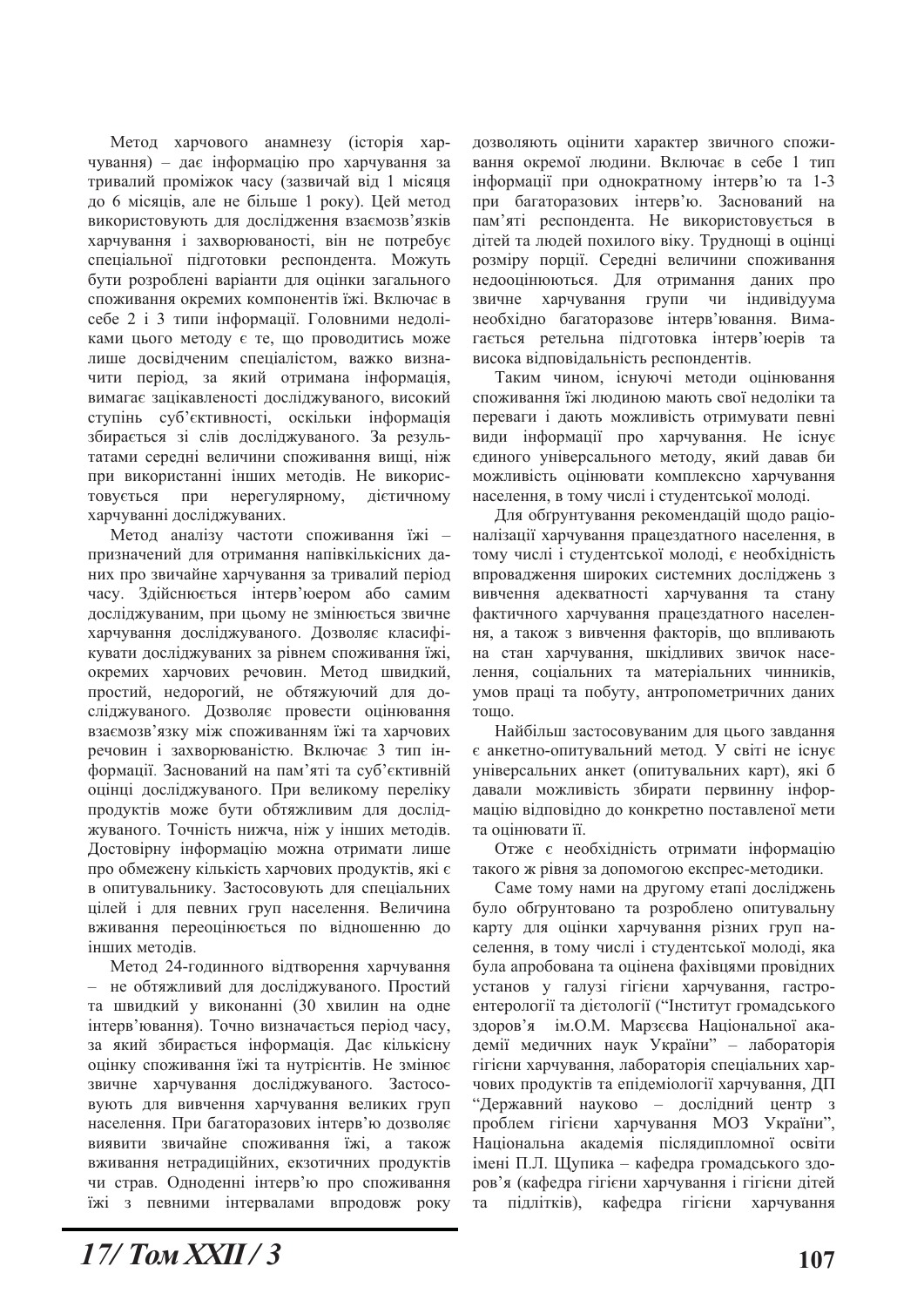Національного медичного університету імені О.О. Богомольця). Із перерахованих установ надійшли відгуки та пропозиції від 15 спеціалістів, серед яких 5 - доктори медичних наук, професори та 10 - кандидати медичних наук.

Нами були враховані надані експертами пропозиції та внесені відповідні зміни у всі розділи опитувальника. Опитувальна карта після внесення усіх змін включала в себе 4 основні розділи, які дають можливість оцінити дані стосовно соціального та матеріального положення респондентів, умов праці та побуту, шкідливих факторів та звичок, занять спортом, а

також антропометричні показники (зріст та маса тіла), дані про фактичне харчування - оцінка режимних елементів, оцінка питного режиму, рівнів споживання основних груп продуктів та маси порцій вживаних продуктів, способи обробки їжі, пріоритетність та переваги при виборі харчових продуктів, місць та закладів споживання їжі (табл.). Вимірювання антропометричних показників: зросту та маси тіла респондентів, для достовірності результатів, проводить інтерв'юер за допомогою перевірених державними технічними службами ростоміра та вагів.

## ОПИТУВАЛЬНА КАРТА

| <b>І. Паспортні дані</b>                                                                                                                                    |  |
|-------------------------------------------------------------------------------------------------------------------------------------------------------------|--|
| 1. Прізвище, ім'я, по-батькові                                                                                                                              |  |
| 2. Стать                                                                                                                                                    |  |
| 3. Bik                                                                                                                                                      |  |
| 4. Професія:                                                                                                                                                |  |
| 5. Місце роботи, навчання (факультет та курс)                                                                                                               |  |
| 6. Стаж (курс навчання)                                                                                                                                     |  |
| 7. Час роботи(навчання)                                                                                                                                     |  |
| 8. Місце помешкання (будинок, гуртожиток, квартира) -<br>                                                                                                   |  |
| 9. Місце проживання (місто, район, область, територія) -                                                                                                    |  |
| 10. Проживаєте окремо чи з батьками? -                                                                                                                      |  |
| 11. Соціальне положення (одружена) (ні/так) -                                                                                                               |  |
| 12. Чи є діти та скільки? -                                                                                                                                 |  |
| 13. Середньомісячний дохід на 1 особу у вашій сім'ї - Полиманичного політичного політичного по-                                                             |  |
| 14. Середньомісячна кількість грошей, що припадає на Ваше харчування -                                                                                      |  |
| 15. Додаткові джерела надходження харчових продуктів (присадибна ділянка, передачі батьків з сільської місцевості) (так чи ні).                             |  |
| Якщо так, дивись п. № 16.                                                                                                                                   |  |
| 16. Які саме групи продуктів є додатковими джерелами:                                                                                                       |  |
| II. Умови праці та побуту<br>1. Характер трудової діяльності - переважно розумова праця, легка фізична праця, середня фізична праця, важка чи особливо      |  |
| важка фізична праця (підкреслити).                                                                                                                          |  |
| 2. Шкідливі виробничі фактори (чи є вплив шкідливих факторів: виробничих, побутових, стилю життя)                                                           |  |
|                                                                                                                                                             |  |
| 3. Шкідливі звички: палите? (ні/так)-<br>Шкідливі звички: палите? (ні/так)-<br>4. Стаж паління                                                              |  |
|                                                                                                                                                             |  |
| 5. Кількість випалених цигарок за день                                                                                                                      |  |
| 6. Кількість вживання алкогольних напоїв за тиждень (які, їх міцність):                                                                                     |  |
| - Скільки порцій алкоголю (одна порція відповідає 50мл міцних напоїв,<br>150 мл вина або 330 мл пива) Ви споживаєте на тиждень -                            |  |
|                                                                                                                                                             |  |
| - Чи споживаєте Ви більше 5-ти порцій алкоголю протягом одного дня - (ні/так).<br>7. Додаткові заняття: спорт (вказати яким, як часто, тривалість) та інше. |  |
| III. Результати визначення антропометричних показників:                                                                                                     |  |
| Зріст, см-                                                                                                                                                  |  |
| Маса тіла (фактична), кг-<br>$\Gamma$ iovos ingovo $\Gamma$ orgo $\cdot$                                                                                    |  |

Біомас-індекс Кетле:

 $BMI = \frac{M}{3P^2}$ 

М - маса тіла (кілограми)

**3P** - зріст (метри)

IV. Дані про харчування (потрібне підкреслити):

1. Скільки разів на день Ви харчуєтесь?

- 2 рази

- 3 рази

МЕДИЧНІ ПЕРСПЕКТИВИ / MEDICNI PERSPEKTIVI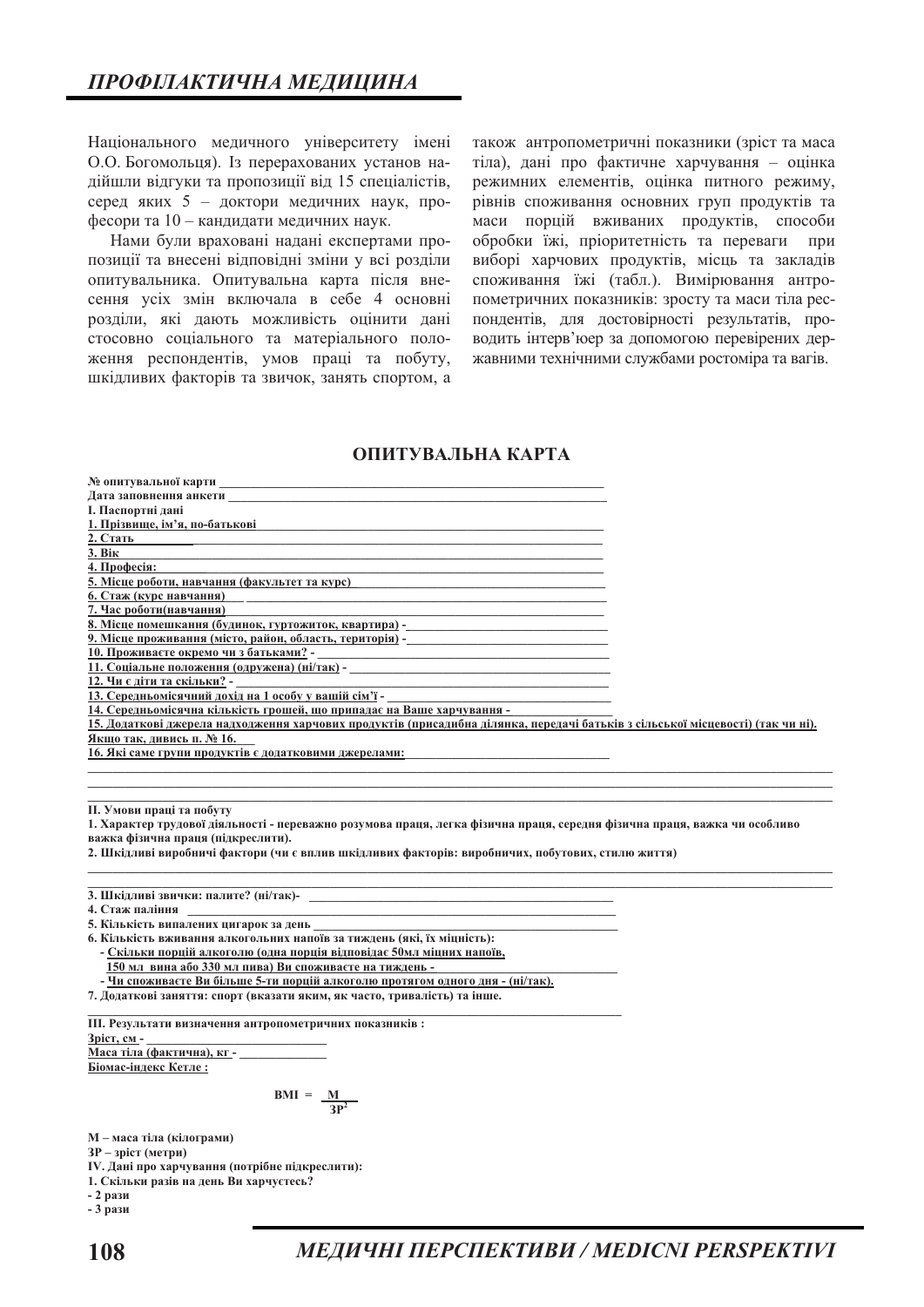-4 рази - інший режим харчування (який саме): 2. Чи пропускасте Ви сніданок як один із прийомів їжі? - так - ні 3. Що для Вас є пріоритетним при виборі харчових продуктів для свого харчового раціону: - якість харчових продуктів - біологічна цінність продуктів - піна пролукту 4. Чи має вплив фінансова спроможність при виборі Вами харчових продуктів?  $-**T**a<sup>K</sup>$ - ні 5. Чи приймасте Ви їжу в один і той же час? - так - ні 6. Яким чином Ви розполіляєте об'єм спожитої їжі протягом лоби? - рівномірно - нерівномірно (найбільший об'єм спожитої їжі припадає на): 1. сніданок  $2.06i\pi$ 3. підвечірок 4. вечерю 7. Чи включаєте Ви в свій щоденний раціон? - гарячі перші страви - віддаєте перевагу їжі в сухом'ятку 8. Які способи термічної обробки їжі Ви використовуєте: - варіння - тушіння - смаження - гриль - паром - і ін. 9. Яким чином Ви оцінюєте свою швидкість прийому їжі: - дуже швидко  $-$  HIRMINO - помірно - повільно 10. В яких умовах Ви частіше вживаєте їжу: - перед комп'ютером - у ліжку - за столом для обідів - в автомобілі - у кафе або в ресторані 11. Чи вживаєте Ви вітамінно-мінеральні комплекси (коли і які саме)? - не вживаю - вітамінні комплекси - мінеральні комплекси - інші 12. Чи харчуєтесь Ви в місцях громадського харчування? - не харчуюсь - 1 раз на тиждень - 2-3 рази на тиждень - 1 раз на день - більше 1 разу на день 13. В яких саме закладах громадського харчування Ви харчуєтесь: - буфет (кафетерій) за місцем навчання (роботи) - їлальня - кафе - ресторан  $-\overline{\mathbf{i}}$ нше 14. Які напої Ви вживаєте протягом доби і який об'єм? - чай - кава  $-$  ci $\kappa$ - мінеральна вода - питна вода - сололкі напої 15. Чи досолюєте Ви їжу за столом? - досолюю майже завжди, не коштуючи страв - досолюю, якщо не солона - рідко або ніколи 16. Яку саме питну воду використовуєте? - мінеральну - водопровідну - іншу 17. Продуктам якого виробництва Ви віддаєте перевагу:

# $17/$  Tom XXII / 3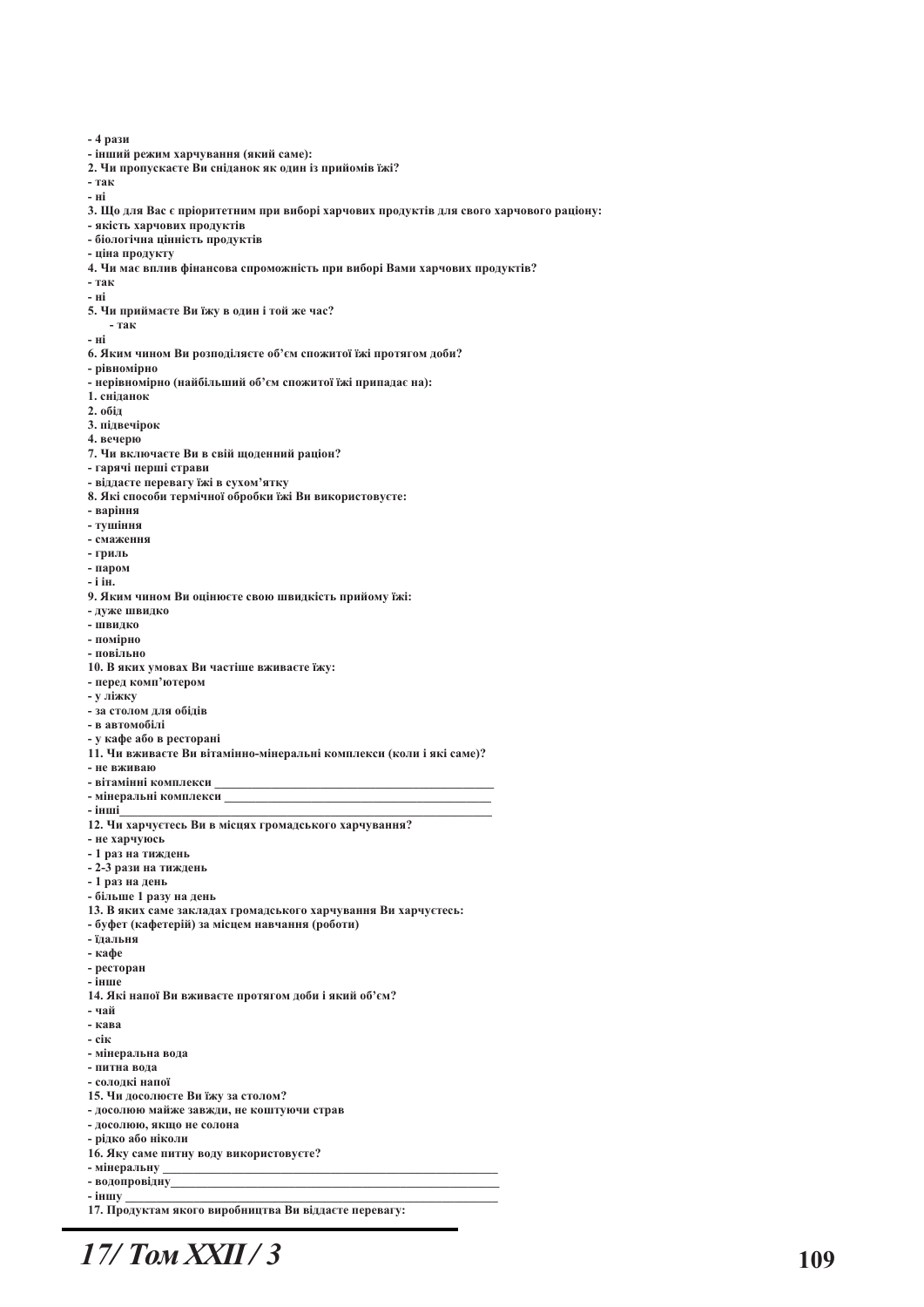# ПРОФІЛАКТИЧНА МЕДИЦИНА

- вітчизняного

- зарубіжного 18. Перевагу яким продуктам Ви надаєте: - натуральним - технологічно обробленим - не бачу великої різниці між ними. 19. Вкажіть як часто Ви споживаєте протягом доби такі продукти та масу порції: Хліб пшеничний Хліб житній - не вживаю - не вживаю -до 100 г - до 100 г  $-100-200$  r  $-100-200$  r - понад 200 г - понад 200 г Макаронні вироби Крупи  $1.$ Рис - не вживаю -до 100 г 2. Гречка  $-100-200$  r 3. Вівсяна крупа - понад 200 г (ін. варіант) 4. - не вживаю - до 100 г  $-100-300$  r - понад 300 г М'ясо М'ясні продукти (ковбаса, сосиски, копченості, паштети) 1. Свинина 1. Варена 2. Яловичина 2. Копчена 3. Птиця (ін. варіант)  $3.$ (ін. варіант)  $\overline{4}$ . - не вживаю - не вживаю -до 100 г - до 100 г  $-100-200$  r  $-100-250$  r - понад 200 г - понад 250 г Сало Консервовані фрукти, овочі, ягоди - не вживаю овочі, фрукти, ягоди -до 30 г - не вживаю  $-30-50$  r - до 100 г -понал 100 г  $-100-200$  r Риба Молоко, кисломолочні продукти 1. Морська 1. Молоко цільне 2. Річна  $2.$  Кефір 3. Морепродукти 3. Йогурт 4. Сметана - не вживаю (ін. варіант)  $5.$ -до 100 г  $-100-200$  r - не вживаю - до 250 г - понал 200 г  $-250-400$  r - понад 400 г Яйця Сир твердий - не вживаю - не вживаю -до 10 г - ло 1 шт.  $-2$  IIIT.  $-10-20r$ - понад 2 шт. - понад 20 г Сир м'який Кондитерські вироби 1. Нежирний - не вживаю 2. Жирний - до 100 г  $-100-200$  r - не вживаю - понад 200 г -до 100 г  $-100-200$  r - понад 200 г Картопля Цукор, мед, солодощі - не вживаю - не вживаю - до 100 г - до 25 г на добу  $-100-250$  r  $-25-50$  T - понад 250 г  $-50-100$  r - понад 100 г

МЕДИЧНІ ПЕРСПЕКТИВИ / MEDICNI PERSPEKTIVI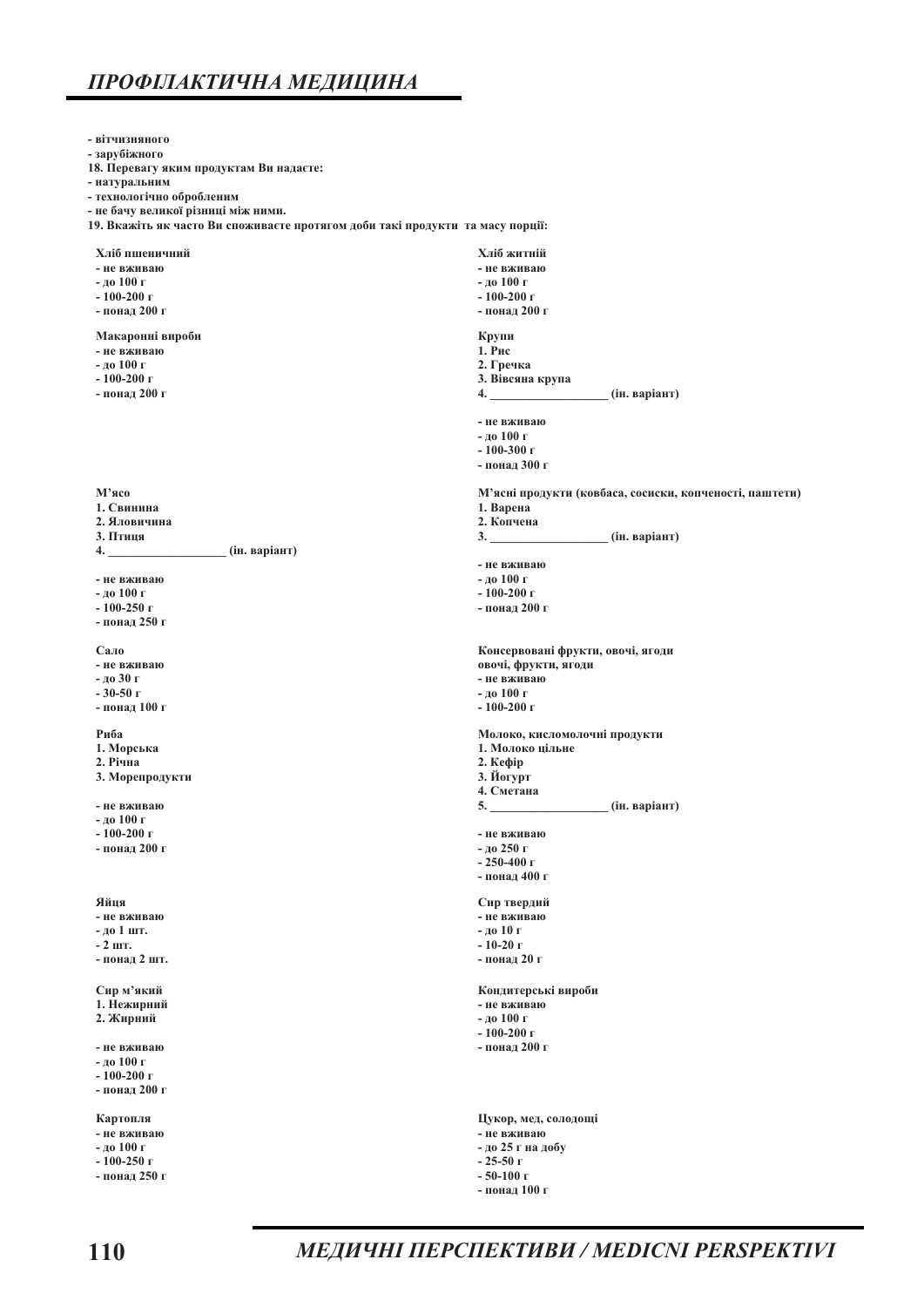| Овочі, зелень<br>1. Капуста<br>2. Буряк<br>3. Морква<br>4.                                                                    | (ін. варіант) | Фрукти, ягоди<br>1. Яблука<br>2. Груші<br>3. Цитрусові<br>4.                                                                   | (ін. варіант) |
|-------------------------------------------------------------------------------------------------------------------------------|---------------|--------------------------------------------------------------------------------------------------------------------------------|---------------|
| - не вживаю<br>- до 200 г<br>$-200-300$ $\Gamma$<br>- понал 300 г<br>Олія рослинна<br>- не вживаю<br>-до 25 г<br>- понал 25 г |               | - не вживаю<br>- ло 200 г<br>$-200-400$ $\Gamma$<br>- понал 400 г<br>Масло вершкове<br>- не вживаю<br>-до 15 г<br>- понад 15 г |               |

20. Як часто Ви використовуєте в їжу такі продукти:

| Один раз на<br>лень або<br>частіше | Майже кожен<br>день | Один раз на<br>тиждень | Декілька разів<br>на тиждень | Один або<br>лекілька разів<br>на місяць | Рідко або<br>ніколи |
|------------------------------------|---------------------|------------------------|------------------------------|-----------------------------------------|---------------------|
|------------------------------------|---------------------|------------------------|------------------------------|-----------------------------------------|---------------------|

1. М'ясо, м'ясні продукти

2. Риба, продукти моря

3. Молоко, молочні продукти

4. Картопля

5.Овочі (буряк, морква, капуста, зелень)

6. Фрукти, ягоди

7. Крупи, макарони

8. Солодощі (цукор, варення, мед)

9. Хліб, хлібопродукти

10 *<u>T</u>ima* 

11. Масло вершкове, сало, маргарин

#### ПІДСУМКИ

На підставі проведеного аналізу та експертної оцінки фахівців нами обґрунтована, створена та апробована опитувальна карта, яка є універсальним інструментом для збору первинної інформації та надає можливість оцінити  $CO<sub>2</sub>$ ціальне і матеріальне положення респондентів, умови праці та побуту, наявність шкідливих факторів та звичок, заняття спортом, антропометричні показники, дозволяє оцінити режим

харчування, питний режим, рівні споживання основних груп продуктів та масу порцій вживаних продуктів, способи обробки їжі, пріоритетність та переваги при виборі харчових продуктів, місця споживання їжі, що буде враховано в подальшому при розробці дієвих заходів профілактики аліментарних та аліментарнозалежних захворювань.

## СПИСОК ЛІТЕРАТУРИ

1. Гігієна харчування з основами нутриціології / Т.І. Аністратенко, Т.М. Білко, О.В. Благодарова [та ін.]. - Київ: Медицина, 2007. - 544 с.

2. Григоренко А. Методичні рекомендації для лікарів загальної практики-сімейної медицини з приводу консультування пацієнтів щодо основних засад здорового харчування: метод. рекомендації згідно

наказу МОЗ №16 від 14.01.2013 / А. Григоренко. -Київ, 2013. - 30 с.

3. "Здоров'я-2020": Основи Європейської стратегії у підтримку дій всієї держави і суспільства в інтересах здоров'я і благополуччя. - Копенгаген: ЄРБ BOO3,  $2012 - 18$  c.